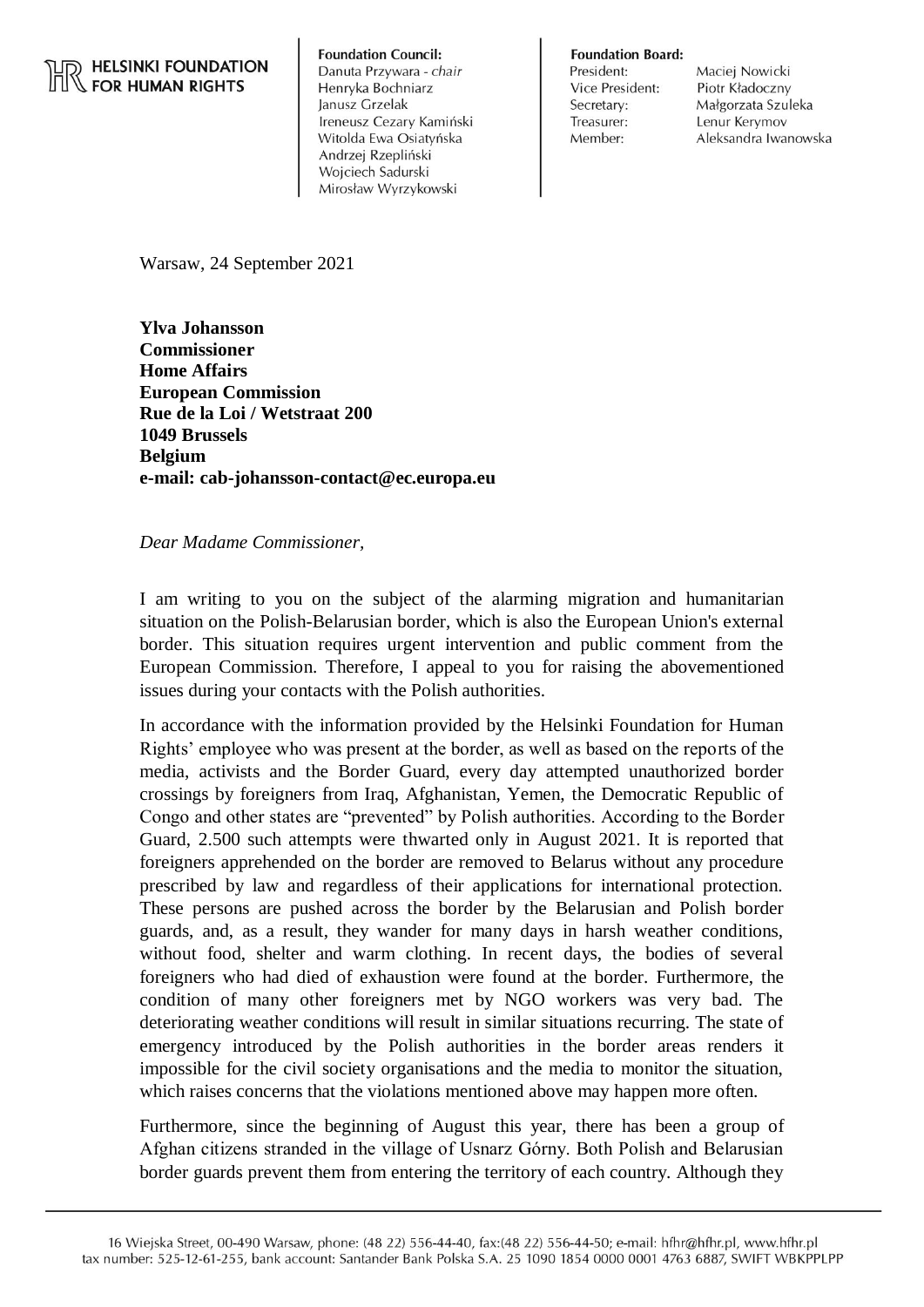have expressed their wish to apply for international protection, the Polish Border Guard prevents their applications from being formally lodged and registered. The Polish government has also failed to comply with an interim measure issued by the European Court of Human Rights stating that the foreigners should be provided with food, warm clothing and adequate shelter. While the government argues that the foreigners remain on the territory of Belarus, the Border Guard undoubtedly undertake official activities towards them in response to an attempt to cross the border, and employees of non-governmental organisations, as well as a member of the Polish Parliament, have managed to engage in direct contact with the foreigners. This indicates that the foreigners are under the jurisdiction of the Polish authorities.

In September, the Polish Sejm adopted a draft amendment to the asylum and migration legislation. The draft law provides that foreigners apprehended after an unauthorised crossing of the border shall be removed from Poland, even if they apply for international protection and without examining whether the removal will result in a violation of human rights. The draft law also introduces the possibility to leave without examination any application for international protection lodged by foreigners apprehended immediately after an unauthorised border crossing. The draft law has been criticised by UNHCR, OSCE and civil society organisations.

In my opinion, the practice described above, as well as the proposed legislation are a clear violation of the Treaties, the EU Charter of Fundamental Rights (which guarantees the right to asylum with due respect for the rules of the Geneva Convention), and the directives governing EU asylum law. According to these provisions, appropriate status shall be offered to any third-country national requiring international protection. These provisions also require the acceptance of any application for international protection submitted by a foreigner on the territory or at the border of the Member State. On the other hand, if the foreigner apprehended on the territory of the Member State does not apply for international protection, their removal can only take place on the basis of the relevant return decision and in full compliance with the principle of non-refoulement. Please find attached analyses which indicate in detail the incompatibility of the actions of the Polish authorities with the relevant provisions of EU law.

To date, the Polish authorities have failed to comply with the judgment of the ECtHR in the case of M.K. and Others v. Poland (applications nos. 40503/17, 42902/17 and 43643/17), which, among others, indicates that the non-acceptance of applications for international protection and the removal of asylum seekers to Belarus constitutes a manifestation of state policy. Furthermore, the judgment states that Belarus does not have an effective asylum system and cannot be regarded as a safe country for refugees. It seems that the conclusions of this judgment are still valid. I would like to emphasise that I am familiar with the European Commission's position, which indicates that the situation at the border has been caused by deliberate action on the part of the Belarusian authorities as part of what is known as a 'hybrid war'. However, I would like to point out that the fact that foreigners are attempting to cross the EU's external border stems primarily from the poor human rights situation in their countries of origin, including Afghanistan, Iraq, Syria and Yemen. Taking into account the